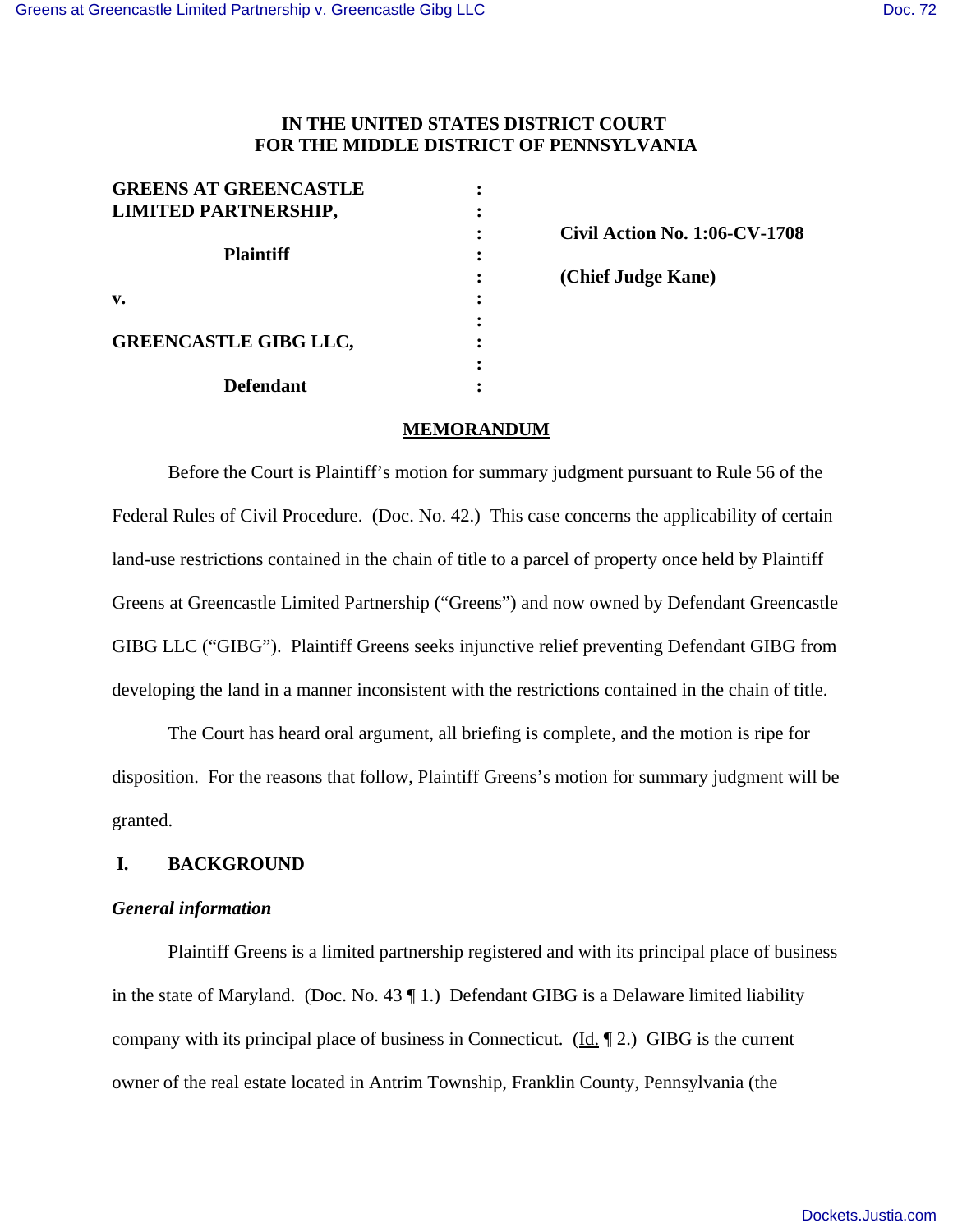"Property"), that is at the center of this dispute.  $(Id, \P 3)$ 

From a deed transfer in 1990, Plaintiff Greens became the owner of the Property and adjacent land in Franklin County; at the time, Greens was developing the adjacent land into residential houses for a golf course community. ( $\underline{Id}$ ,  $\P$ 4.) GIBG admits that the Property was owned by Greens at the time, but refuses to concede that the deeds attached as exhibits to the statement of facts establish that the adjacent land was owned or retained by Greens in 1990. (Doc. No. 45 ¶¶ 4; 6.) By deed dated December 7, 1990, Greens deeded the Property to Robert L. Elder and Diane S. Elder, husband and wife. (Doc. No. 43 ¶ 5.) The 1990 deed to the Elders contained a restrictive covenant, which was drafted at least in part by Daniel Sheedy, the owner of a corporation that was Greens's general partner. (Doc. No. 46-3 Ex. B, Deposition of Daniel Sheedy at 65:25-66:13 (hereinafter "Sheedy Dep.").) In particular, the Elder Deed restricted the use of the property to "the construction, operation and maintenance of one or more regulation eighteen (18) hole golf course facilities . . . and for . . . purposes incidental or related thereto . . . ." and provided that the property "shall be used for no other purpose" than those specified in the deed. (Doc. No. 43-2, Ex. A. at 122 (hereinafter "Elder Deed").) In addition, the Elder Deed prohibited any further subdivision of the property without Greens's consent. (Id.)

## *Financing for the golf course project*

As set out in the Elder Deed, contemporaneous with the transfer of property, the Elders arranged for a \$1.5 million dollar loan from Citizen's National Bank of Southern Pennsylvania, which was secured by a first mortgage on the Property; the purpose of the loan was to provide funds for the golf course and related facilities. (Elder Deed at 123.) In August of 1991, after approval from Greens as required by the Elder Deed, the Elders refinanced their loan with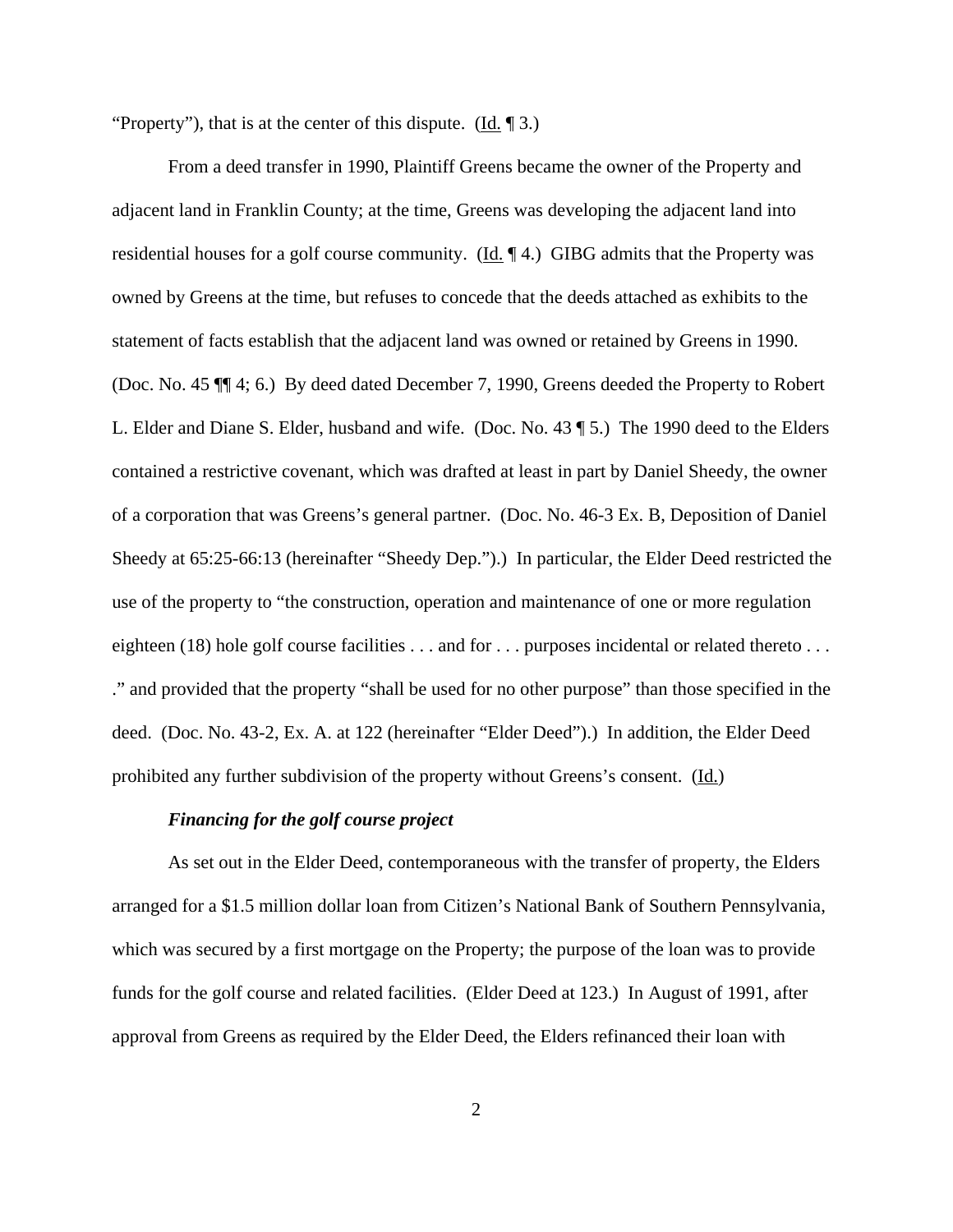Hagerstown Trust Company in the amount of \$2.4 million. (Sheedy Dep. at 116:22-117:7; Doc. No. 45-4 Ex. C.) This loan was also secured by a first mortgage on the Property, and contained a provision authorizing Hagerstown in the event of default to "sell the whole or, from time to time, any part of the Mortgaged Property at public auction or a private sale . . . on such terms as the Mortgagee in their uncontrolled discretion may determine . . . ." (Doc. No. 46-4 Ex. C, ¶ 6.02.)

The Elder Deed also contains a provision that is labeled "Lender's Exception." It generally provides that upon default of the mortgage, the Elder's lender may elect, in its sole discretion, to sell the property free of the primary restrictions set out in the deed. (Elder Deed at 123-24.) Notably, the Lender's Exception does not provide any procedure to conclusively demonstrate the lender's election to convey the property free of the restrictive covenants.

### *Foreclosure*

In 1993, Hagerstown Trust instituted foreclosure proceedings against the Elders because of an event of default, as defined in the Hagerstown Mortgage, and caused it to be sold at a Sheriff's sale. (Doc. No. 46-5, Ex. D.) The statutory notice that the Property would be sold at the Sheriff's sale did not contain any reference to the restrictions set forth in the Elder Deed, and the bank's assistant vice president, Linda Mowen, did not recall any announcement at the sale that the property was subject to such restrictions. (Doc. No. 46-6 Ex. E; Doc. No. 46-8, Ex. G, Deposition of Linda Mowen at 59:10-15 (hereinafter "Mowen Dep.").) On January 31, 1996, Greencastle Links, LP, became the deed owner of the Property after purchasing it at the auction for \$1.5 million dollars. (Doc. No. 43  $\P$  8.)

# *Transferring of the property*

On February 18, 1998, Greencastle Links, LP, deeded the Property to Greencastle Golf

3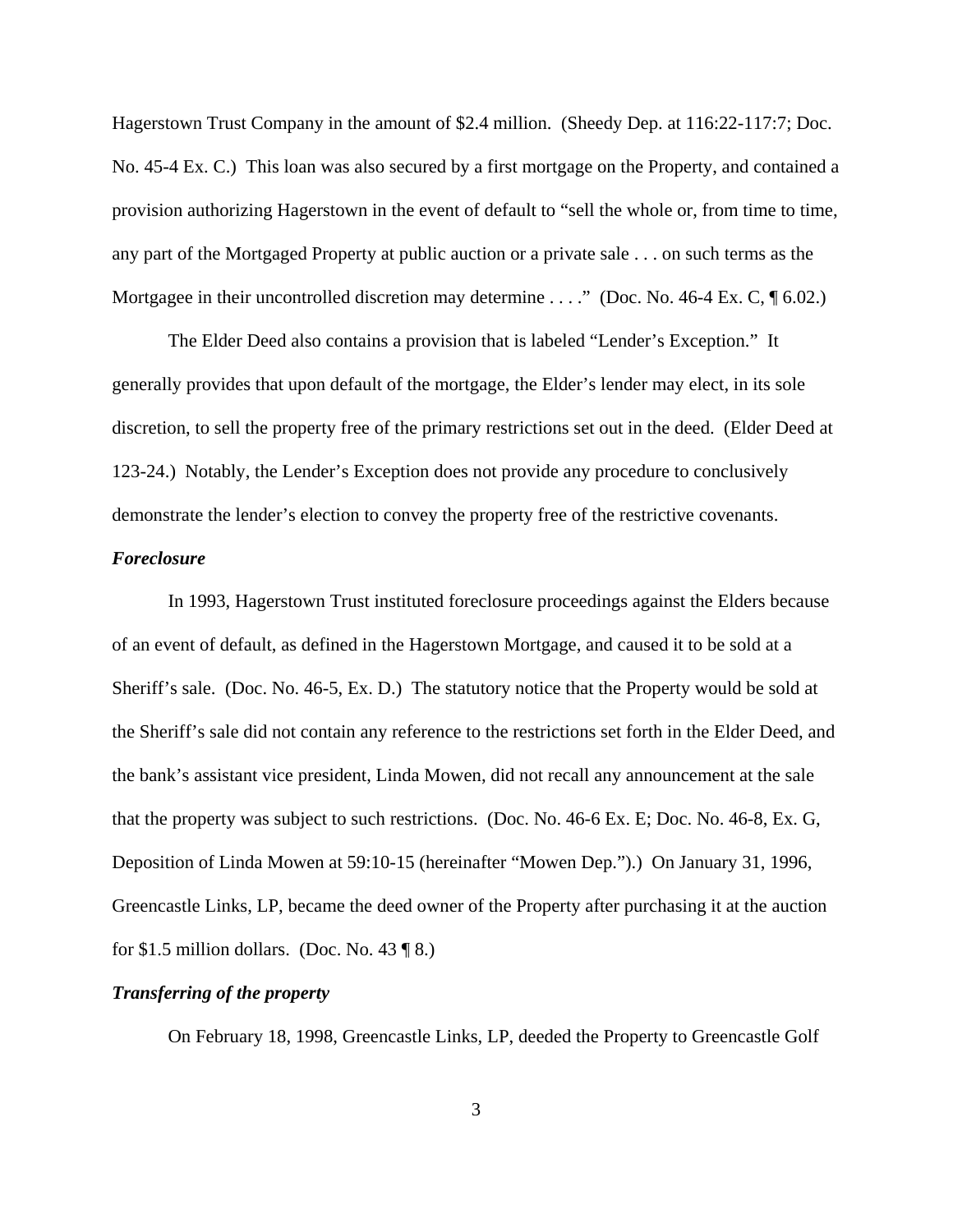Club Limited Partnership, and then on July 1, 2005, Greencastle Golf Club LP conveyed the Property by deed to Defendant GIBG. (Id.  $\P$ ] 9-10.) The GIBG deed provided that the "conveyance is made subject to the restrictions and conditions contained in the deeds forming the chain of title to the above described property." ( $\underline{Id}$ ,  $\P$ 11.) GIBG intends to subdivide the Property and develop it for the sale of residential homes and has filed a plan with Antrim Township to accomplish this goal. (Id. ¶ 12.)

# **II. STANDARD OF REVIEW**

Plaintiff Greens has moved for Summary Judgment pursuant to Rule 56(c) of the Federal Rules of Civil Procedure, which provides that "[t]he judgment sought should be rendered if the pleadings, the discovery and disclosure materials on file, and any affidavits show that there is no genuine issue as to any material fact and that the movant is entitled to judgment as a matter of law." Fed. R. Civ. P. 56(c). The substantive law identifies which facts are material, and "[o]nly disputes over facts that might affect the outcome of the suit under the governing law will properly preclude the entry of summary judgment." Anderson v. Liberty Lobby, Inc., 477 U.S. 242, 248 (1986). A dispute about a material fact is genuine only if there is a sufficient evidentiary basis that would allow a reasonable fact finder to return a verdict for the non-moving party. Id. at 248-49.

The moving party has the initial burden of identifying evidence that it believes shows an absence of a genuine issue of material fact. Conoshenti v. Pub. Serv. Elec. & Gas Co., 364 F.3d 135, 145-46 (3d Cir. 2004). Once the moving party has shown that there is an absence of evidence to support the nonmoving party's claims, "the non-moving party must rebut the motion with facts in the record and cannot rest solely on assertions made in the pleadings, legal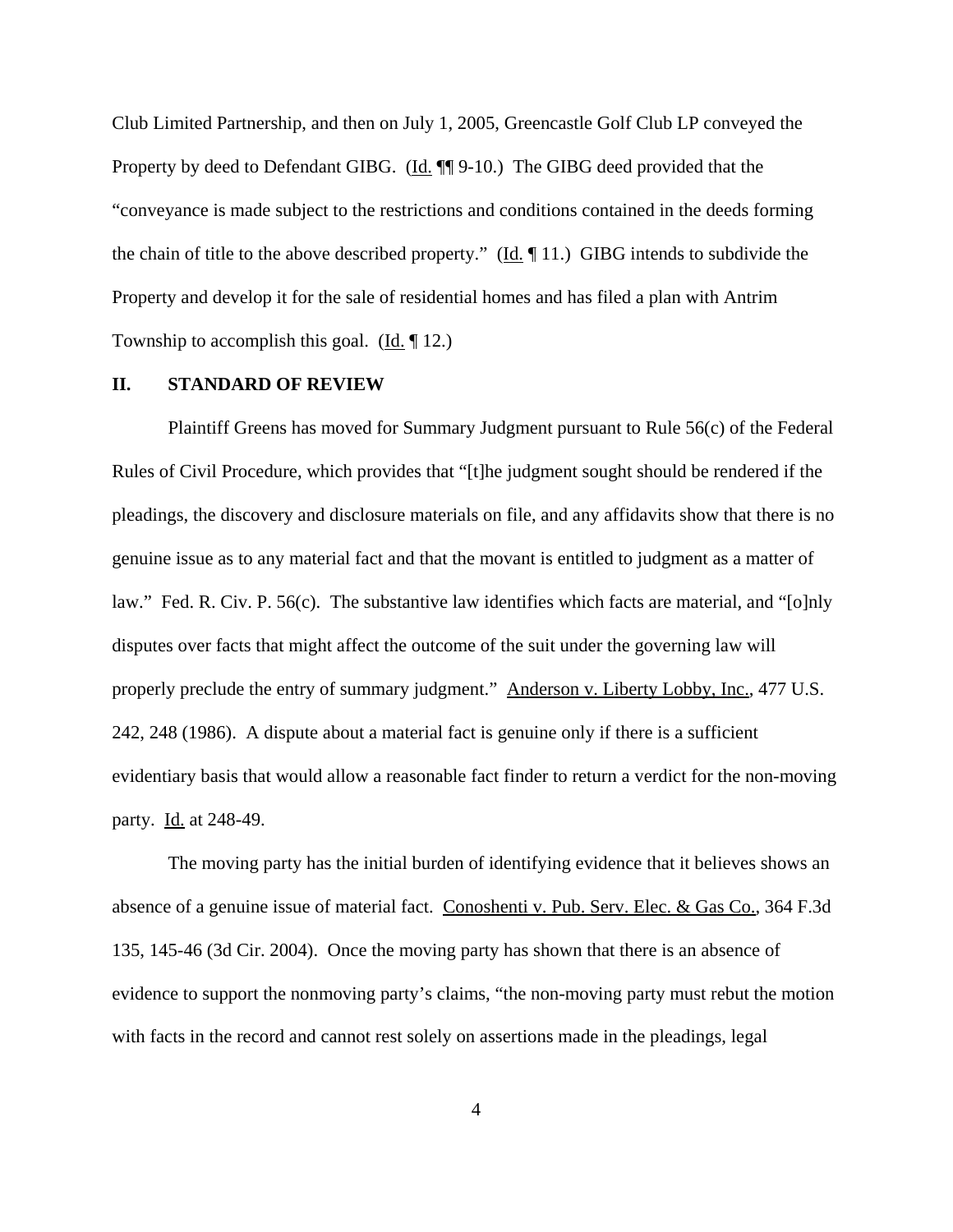memoranda, or oral argument." Berckeley Inv. Group. Ltd. v. Colkitt, 455 F.3d 195, 201 (3d Cir. 2006); accord Celotex Corp. v. Catrett, 477 U.S. 317, 324 (1986). If the nonmoving party "fails to make a showing sufficient to establish the existence of an element essential to that party's case, and on which that party will bear the burden at trial," summary judgment is appropriate. Celotex, 477 U.S. at 322. Summary judgment is also appropriate if the non-moving party provides merely colorable, conclusory, or speculative evidence. Anderson, 477 U.S. at 249. There must be more than a scintilla of evidence supporting the nonmoving party and more than some metaphysical doubt as to the material facts. Id. at 252; see also, Matsushita Elec. Indus. Co. v. Zenith Radio Corp., 475 U.S. 574, 586 (1986). In making this determination, the Court must "consider all evidence in the light most favorable to the party opposing the motion." A.W. v. Jersey City Pub. Schs., 486 F.3d 791, 794 (3d Cir. 2007).

### **III. DISCUSSION**

Plaintiff Greens's argument in favor of summary judgment is fairly straightforward: The restrictions in the Elder Deed are valid and run with the land. The restrictions were not discharged, negated, or made unenforceable by any subsequent event (such as the Lender's Exception). The restrictions continue to provide a substantial benefit to the people for whom it was created—Greens and the homeowners of the adjacent properties developed by Greens—and should be enforced against any purchaser of the Property.

In response, Defendant GIBG argues that: (1) the restrictive covenant is no longer in force, either because the Lender's Exception automatically extinguished the alleged restrictions in the Elder Deed when Hagerstown Bank foreclosed on the Property, or is otherwise unenforceable because the Lender's Exception is ambiguous; and (2) even if the restrictive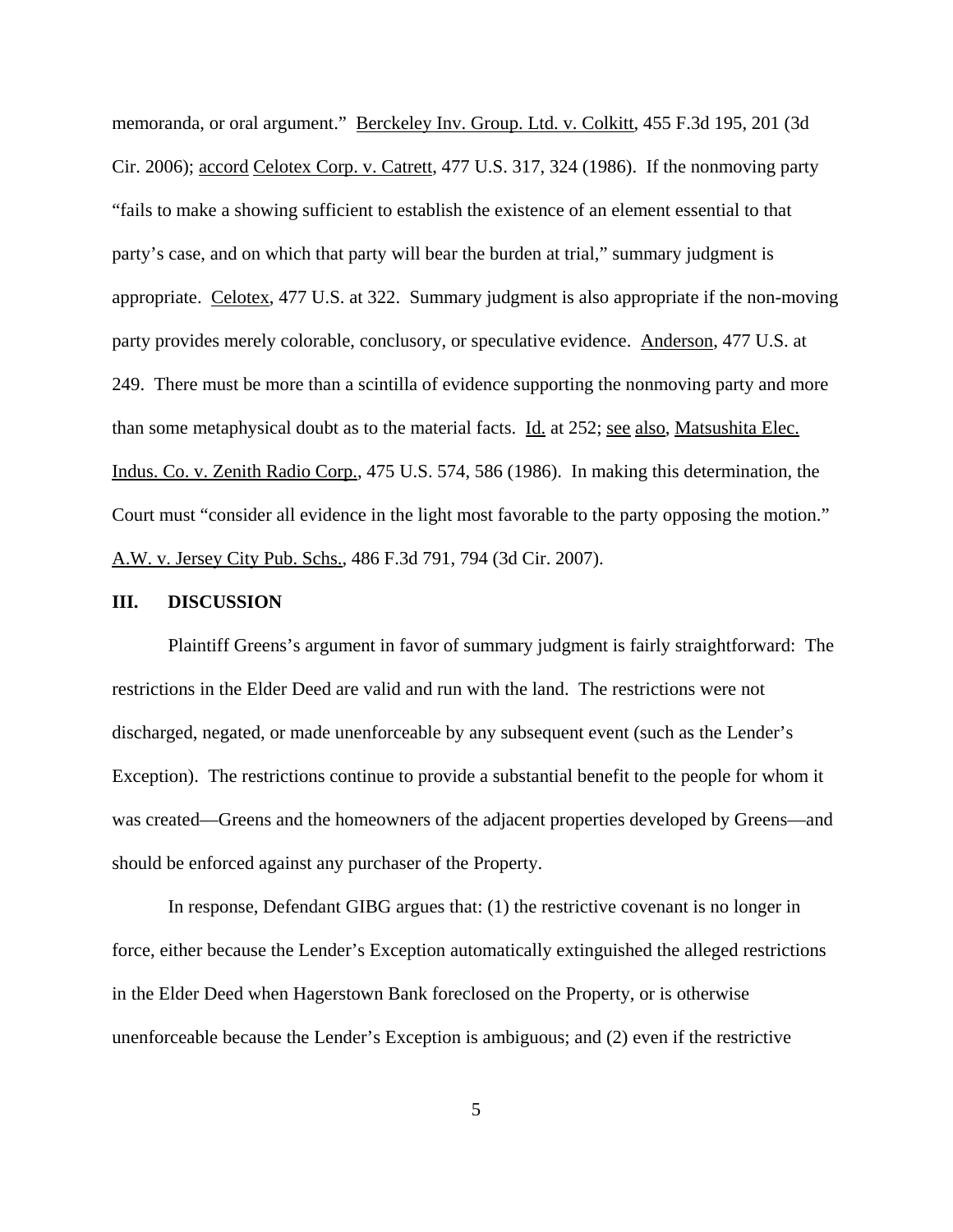covenant is in force the deed allows GIBG to frustrate the benefit of the restrictions simply by shutting down the golf course and the Court should therefore discharge the restrictions. The Court will consider these contentions as argued by the parties.

#### **A. Restrictive Covenants**

The Pennsylvania Supreme Court has defined a restrictive covenant as "a private agreement, usually in a deed or lease, that restricts the use or occupancy of real property, especially by specifying lot sizes, building lines, architectural styles, and the uses to which the property may be put." Vernon Tp. Volunteer Fire Dept. Inc. v. Connor, 855 A.2d 873, 875 (Pa. 2004) (citing **Blacks Law Dictionary** 371 (7th ed. 1999)).<sup>1</sup> While a landowner in Pennsylvania may limit his or her right to use property by agreement or contract, these restrictive covenants are disfavored because they interfere with the free use and enjoyment of property. Id., at 879 (Pa. 2004) (citing Lustig v. Facciolo, 188 A.2d 741, 743 (1963)). Accordingly, though they are legally enforceable, restrictive covenants are strictly construed. Id. Restrictive covenants that "run with the land" bind subsequent owners of the property, and property purchasers have a duty to become aware of recorded restrictions in the chain of title even absent actual notice. See Juniata Valley Bank v. Martin Oil Co., 736 A.2d 650, 663 (Pa. Super. Ct. 1999); Vernon Tp., 855 A.2d at 880.2

 $<sup>1</sup>$  As the Property is located in Pennsylvania, there does not appear to be any dispute that Pennsylvania law</sup> applies to this action.

 $2\;$  In this case, as described above, the Property has been transferred several times since the purchase by the Elders, once by foreclosure and subsequent sheriff sale. (Doc. No. 43 ¶ 8.) There does not appear to be a dispute for purposes of the present motion, however, that the restrictions set out in the Elder Deed were intended to run with the land and were included in the Property's chain of title, providing constructive notice to subsequent purchasers. Additionally, though questions regarding the effect of the sheriff sale on the restrictions were raised at oral argument and subsequently briefed, Defendant GIBG has represented that this was merely an attempt to shift the Court's focus away from Defendant's arguments: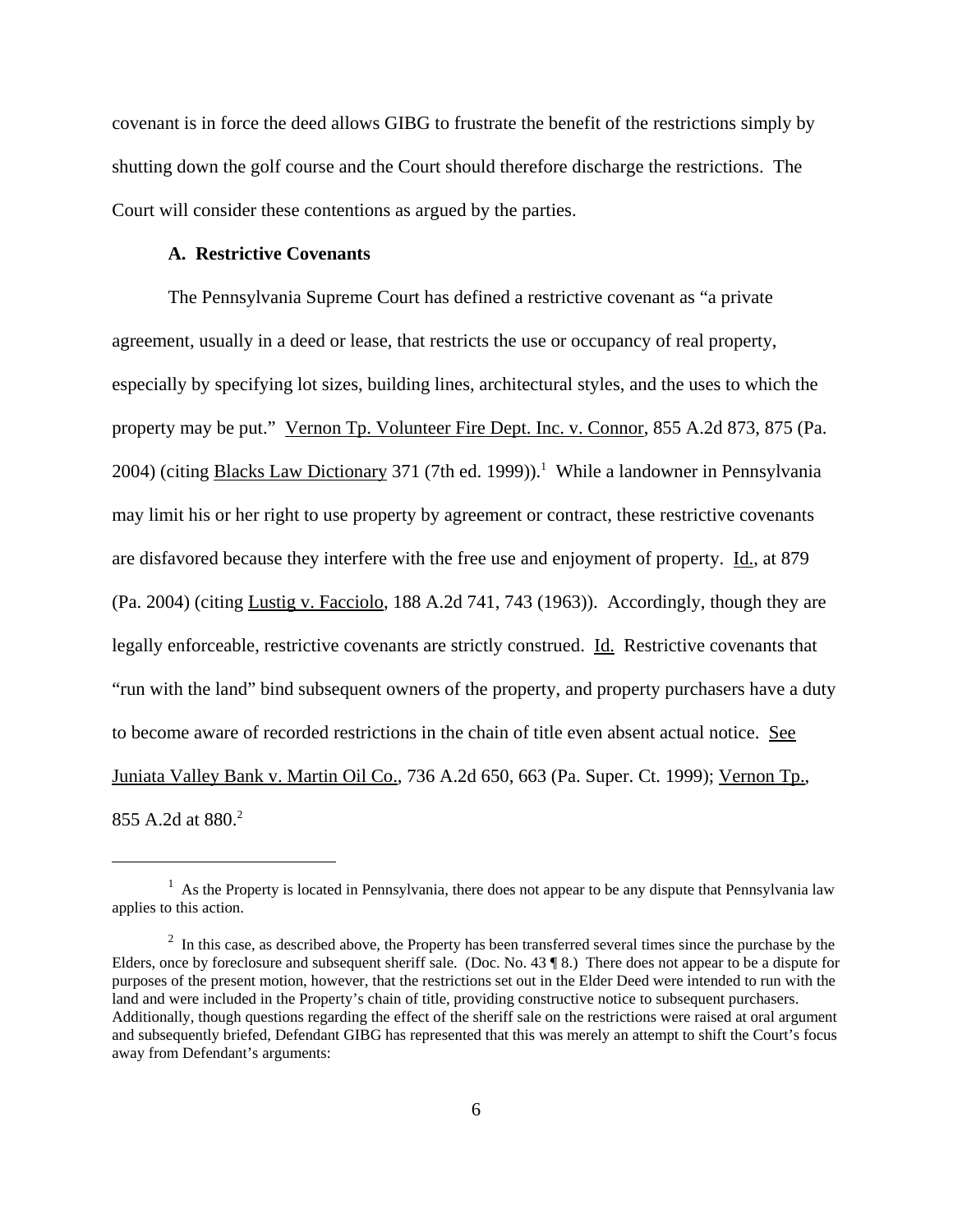#### **B. Lender's Exception**

As discussed above, the parties mainly dispute the meaning of the Lender's Exception provided in the "Conditions and Restrictions" section of the Elder Deed. Plaintiff Greens argues that the Lender's Exception provided in the Elder Deed is not applicable and did not extinguish the restrictive covenant because the lender, Hagerstown Trust, did not elect to utilize the provision to convey the property free of the deed's restrictions. (Doc. No. 44 at 17-18.) Defendant GIBG argues, based on the language of the Lender's Exception and inferences to be drawn from the rest of the deed, that it has the unfettered right to develop the Property because Hagerstown Trust "convey[ed] the Property without the alleged deed restriction by instituting foreclosure proceedings if the Elders defaulted on their loan." (Doc. No. 47 at 14.) GIBG asserts that the Lender's Exception did not require Hagerstown Trust to perform any act other than the institution of foreclosure proceedings to pass the title free of the restrictive covenants in the Elder Deed. (Id. at 15.)

Both parties seem to agree that the provision at issue is essentially contractual and have framed the issue around certain well-settled principles of contract interpretation. (Doc. No. 48 at 11; Doc. No. 47 at 11.) "The primary object in the interpretation of any written instrument is to ascertain and effectuate the intention of the parties." Hess v. Jones, 7 A.2d 299, 300 (Pa. 1939); see also Pacitti v. Macy's, 193 F.3d 766, 773 (3d Cir. 1999). In Pennsylvania, the intent of the

(Doc. No. 61 at 8.)

Defendant is not arguing that the restriction was discharged via the law of Sheriff's Sales or divestiture of liens and encumbrances. Instead, Defendant's position is that the election to institute foreclosure proceedings, resulting in the lender's taking of title to the Property, constituted the necessary election under the provisions of the Elder Deed.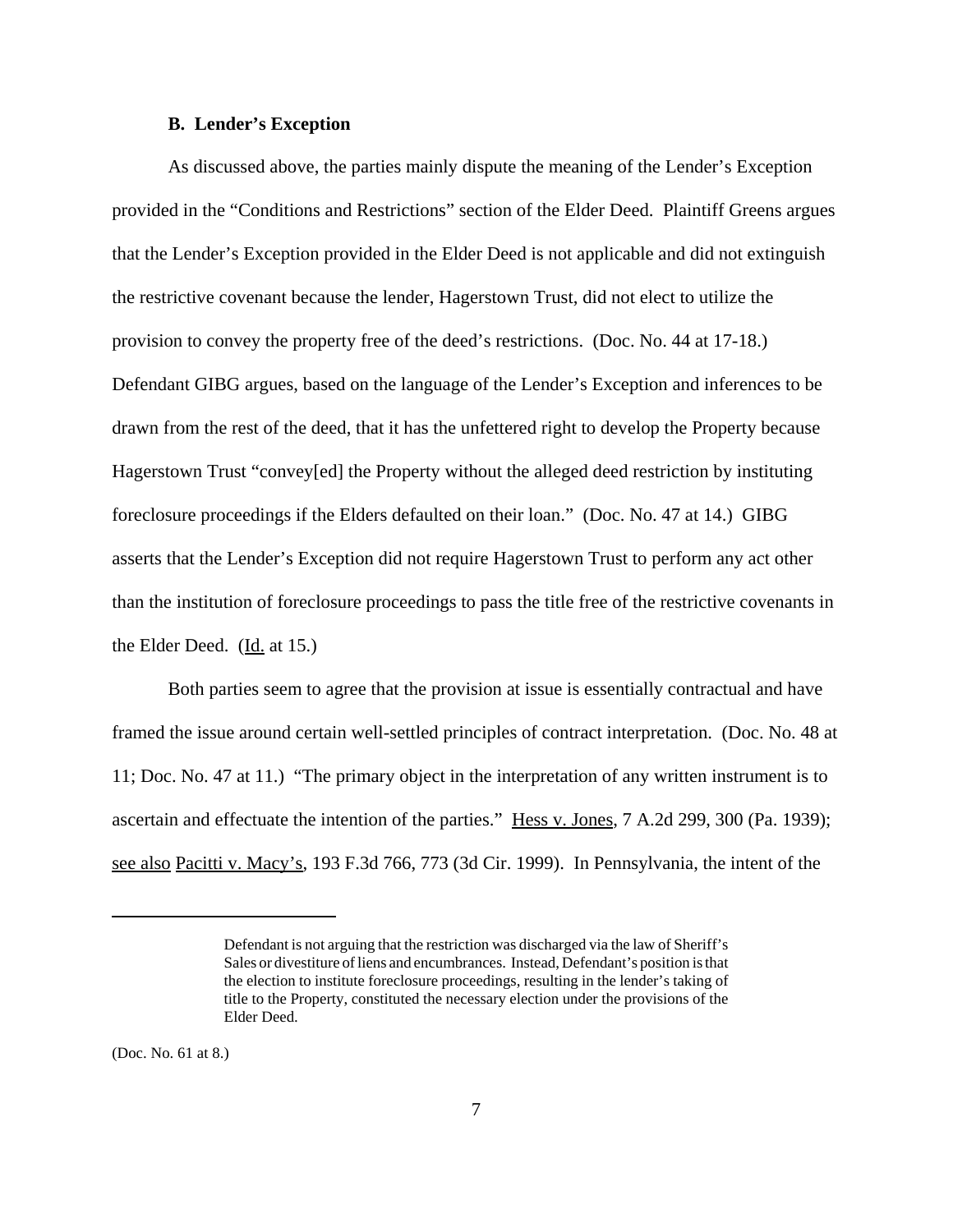parties to a written contract is typically ascertained from the writing itself. Bohler-Uddeholm America, Inc. v. Ellwood Group, Inc., 247 F.3d 79, 92-93 (3d Cir. 2001) (citing Steuart v. McChesney, 444 A.2d 659, 651 (Pa. 1982)). In considering the writing, a court cannot assume that the parties carelessly chose a contract's language or that they "were ignorant of the meaning of the language they employed." Murphy v. Duquesne University of the Holy Ghost, 777 A.2d 418, 429 (Pa. 2001).

If an agreement is ambiguous, the meaning must be interpreted by the factfinder considering the relevant external evidence. See In re Shenango Group Inc., 501 F.3d 338, 347 (3rd Cir. 2007). A patent ambiguity will appear on the face of the instrument from the use of defective, obscure, or insensible language, while a latent ambiguity will arise from "extraneous or collateral facts which make the meaning of the written agreement uncertain although the language . . . appears clear and unambiguous." Bohler-Uddeholm, 247 F.3d at 93; see also Allegheny Intern Inc. v. Allegheny Ludlum Steel Corp., 40 F.3d 1416, 1425 (3d Cir. 1994)). Because it is presumed that the written instrument conveys the parties' intent,

> a contract will be found ambiguous if, and only if, it is reasonably or fairly susceptible of different constructions and is capable of being understood in more senses than one and is obscure in meaning through indefiniteness of expression or has a double meaning. A contract is not ambiguous if the court can determine its meaning without any guide other than a knowledge of the simple facts on which, from the nature of the language in general, its meaning depends; and a contract is not rendered ambiguous by the mere fact that the parties do not agree on the proper construction.

Duquesne Light Co. v. Westinghouse Elec. Corp., 66 F.3d 604, 614 (3d Cir. 1995) (quoting Samuel Rappaport Family Partnership v. Meridian Bank, 657 A.2d 17, 21-22 (Pa. Super. Ct. 1993). To assess whether a contract is ambiguous, "the court may consider 'the words of the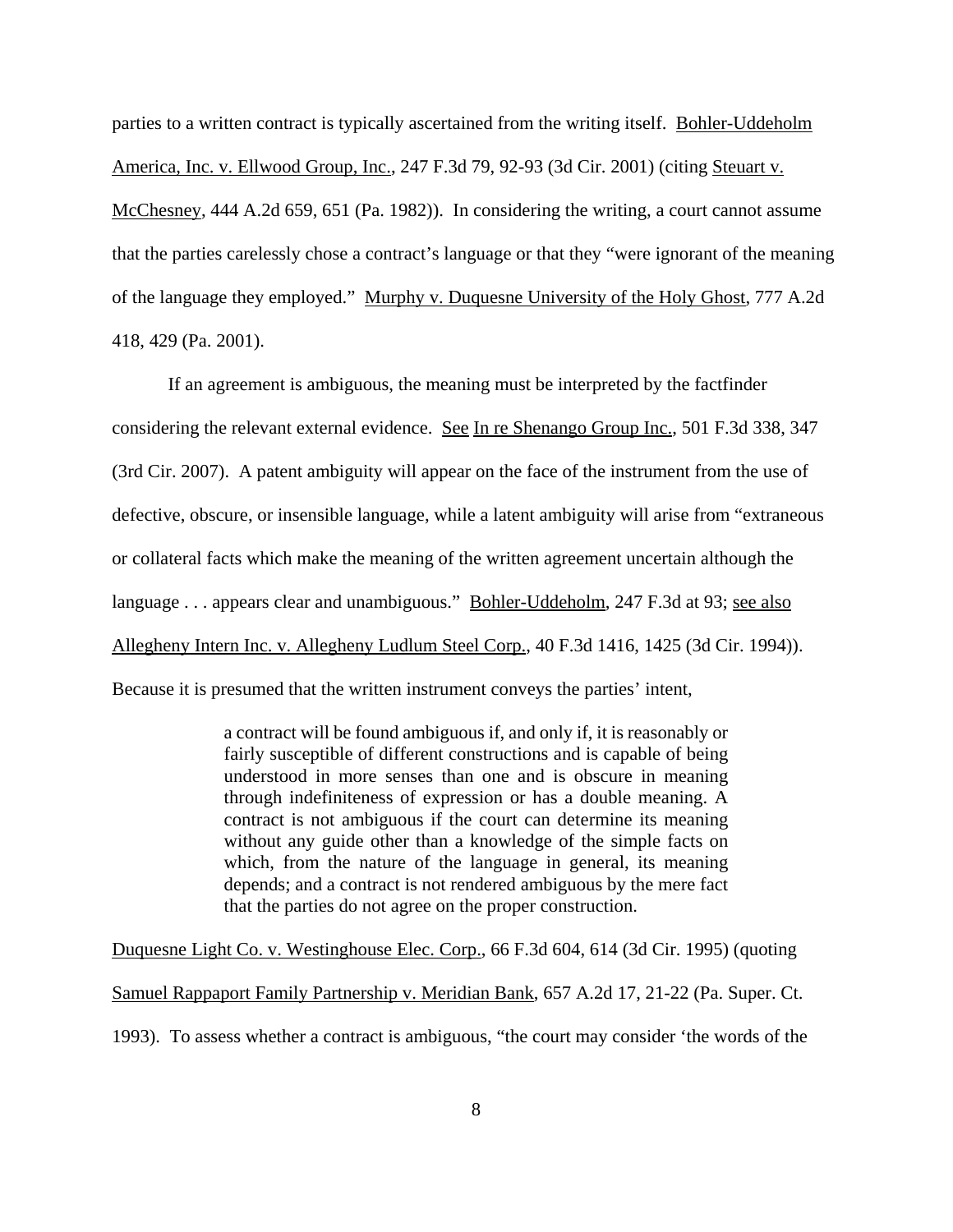contract, the alternative meaning suggested by counsel, and the nature of the objective evidence to be offered in support of that meaning.'" Bohler-Uddeholm, 247 F.3d at 93. A court must not "rely upon a strained contrivancy to establish [an ambiguity] . . . . [E]ach party's proffered interpretation must be reasonable, in that there must be evidence in the contract to support the interpretation beyond the party's mere claim of ambiguity  $\dots$ ." Id. at 93-94. Additionally, a proffered interpretation is not reasonable if it contradicts the common understanding of a disputed term when there is another term the parties could easily have used to convey the proposed contradictory meaning. Id. at 94.

The Lender's Exception in the Elder Deed provides, in pertinent part:

In the event of a default under the first mortgage, or under any substitute arrangement for permanent financing approved by Grantor, lender, in its sole discretion, may elect to convey the Property free of the restrictions set forth in paragraphs 1, 2, 3, and 4 of these restrictions, which restrictions shall thereafter be of no force or effect as to the property herein conveyed, as of the time of vesting of title in the lender or any grantee of the lender taking title through foreclosure or proceedings instituted for the purpose of realizing on the property as collateral for the loan or for the purpose of collecting the indebtedness owing from Grantee to Lender. However, in the event of such vesting of title in the Lender or any other party pursuant to such foreclosure or collection proceedings, the property shall be and is hereby made subject to the restrictive covenants which are now or hereafter imposed and existing as to the residential subdivision and development contemplated by the Grantor as to the remaining lands of the Grantor contiguous to the Property, it being the intent of the Grantor that if the Property shall be sold and these restrictions shall, by virtue of the provisions of this paragraph, become inapplicable to the Property, the Property shall thereafter be subject to the same restrictions as are applicable to the surrounding residential subdivision as developed by the Grantor, its successors or assigns.

(Elder Deed at 123-24.) After reviewing the language of the deed in its entirety and considering

the interpretation principles discussed above, the Court finds that GIBG's proposed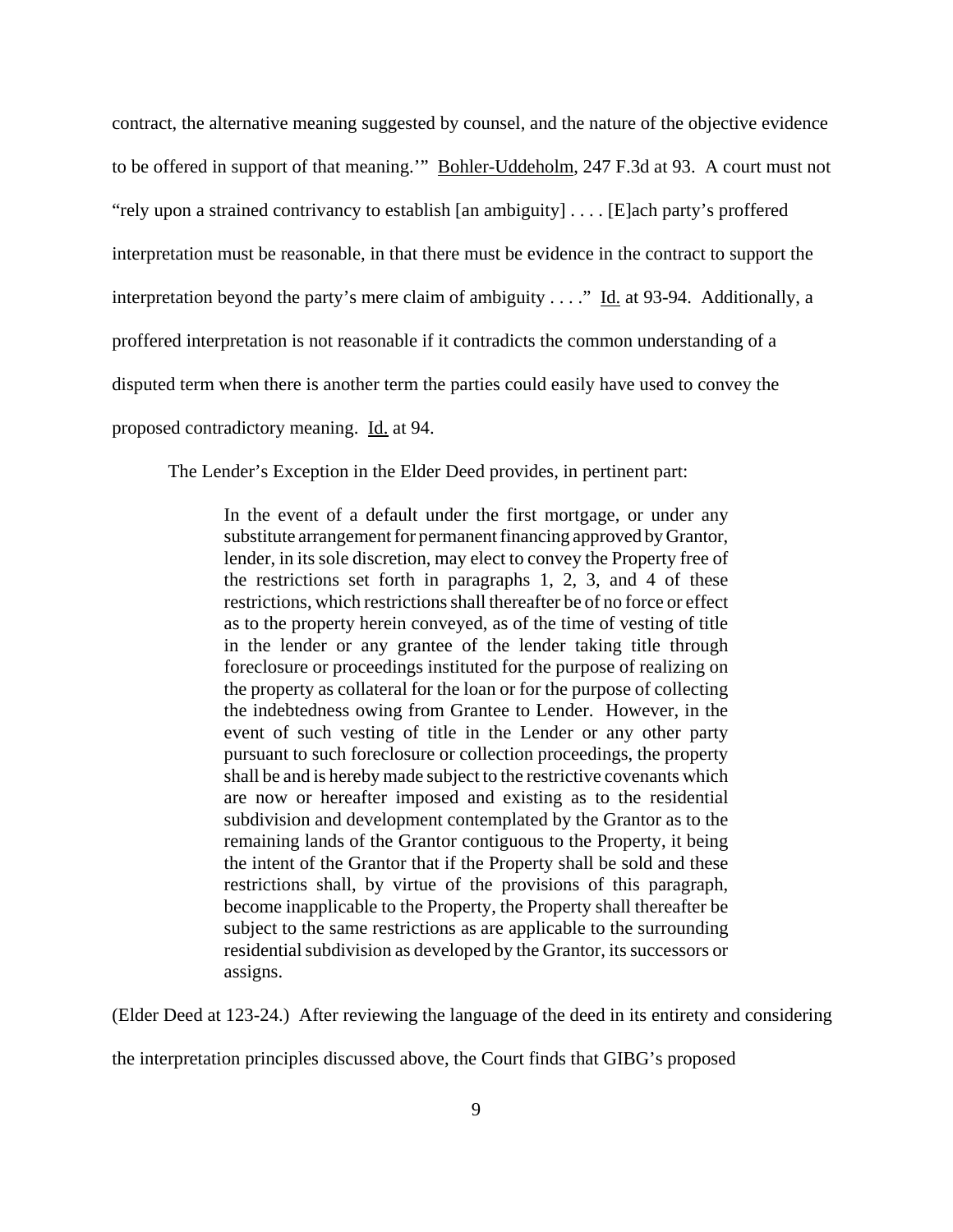interpretation is unpersuasive. It is clear that the Lender's Exception provides two prerequisite steps to the discharge of the deed restrictions: (1) a default on the Elders' mortgage, and (2) an election by the lender to convey the Property free of the restrictions contained in the deed. In the absence of either of these two conditions, the restrictions were to remain in place and run with the land. The election requirement is contained in one sentence of the Lender's Exception that provides: "lender, in its sole discretion, may elect to convey the Property free of the restrictions set forth in paragraphs 1, 2, 3, and 4 of these restrictions, which restrictions shall thereafter be of no force or effect as to the property herein conveyed, as of the time of vesting of title in the lender or any grantee of the lender taking title through foreclosure or proceedings instituted for the purpose of realizing on the property as collateral for the loan or for the purpose of collecting the indebtedness owing from Grantee to Lender." (Elder Deed at 123.) Foreclosure is mentioned, but there is no indication from the plain language of this provision that foreclosure was intended to automatically demonstrate the lender's election to convey the Property free of restrictions. The Court also does not find persuasive support for such an interpretation in the remainder of the Lender's Election or in any other section of the Elder Deed.

GIBG tries to find support for its interpretation from inference; it points out that specific affirmative obligations—such as notice filing requirements with the land records office—are explicitly provided in other sections of the deed and argues that the absence of such affirmative requirements in the Lender's Exception shows that "the parties intended for an event of default and subsequent foreclosure proceeding to serve as the lender's election to convey the Property without any alleged deed restriction." (Doc. No. 47 at 16.) The Court is not persuaded by this argument. As Greens points out, "elect" in this context means to select, choose, or decide. See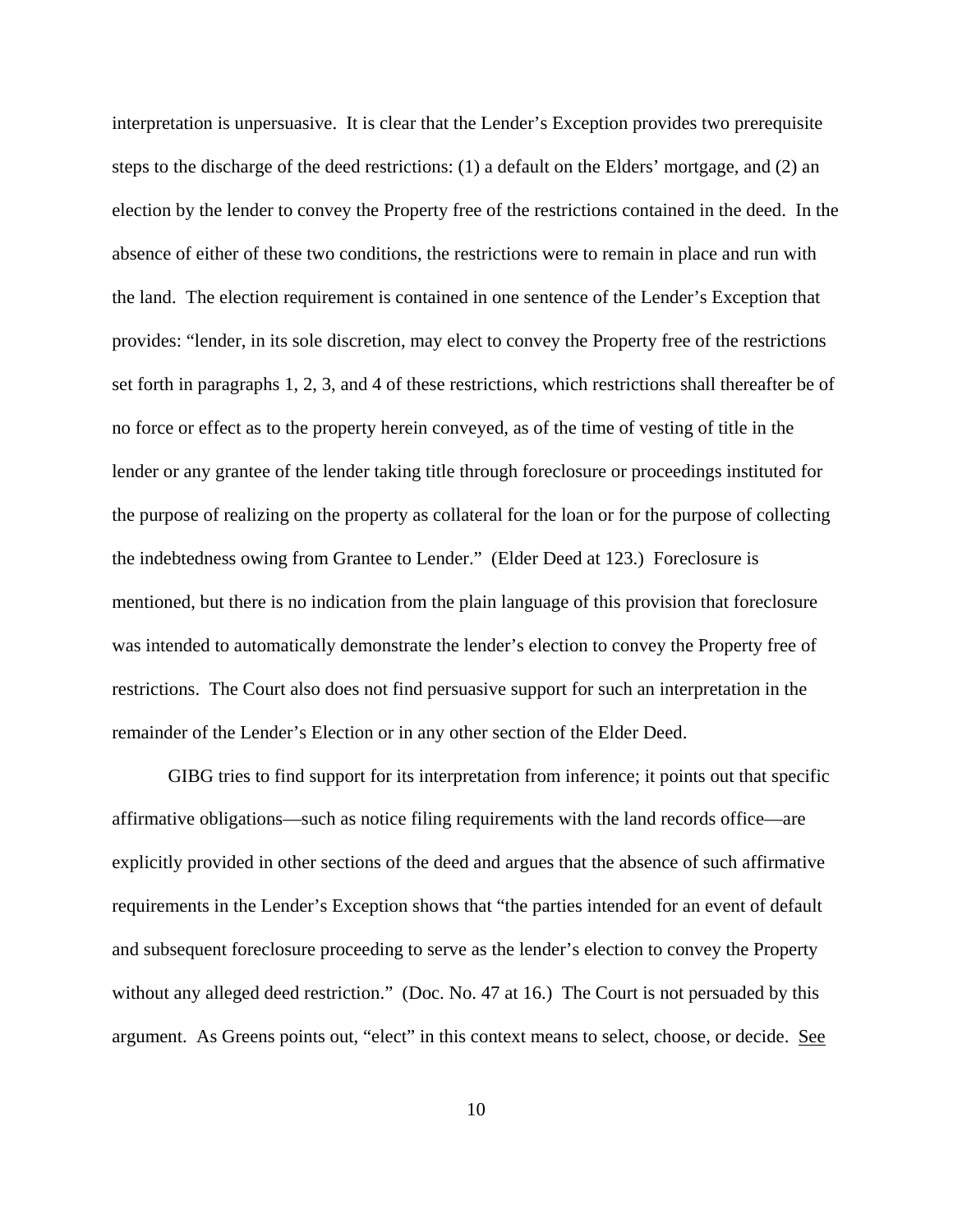e.g., The American Heritage Dictionary 574 (4th ed. 2006). Nothing in the Elder Deed can reasonably be read as providing that the institution of foreclosure proceedings necessarily demonstrated an election by the lender to convey the property free of restrictions. Indeed, it would have been possible and relatively simple for the Elder Deed parties to provide that some affirmative action, such as institution of foreclosure proceedings, automatically demonstrated the lender's election to convey the Property free of the restrictions; they did not. The presence of specific affirmative requirements provided in other sections of the deed actually more convincingly evidences the intention of the parties to not provide such a conclusive procedure.

GIBG next argues that even if the Court rejects its proffered interpretation, summary judgment is still inappropriate: "if the Court determines that, based on the language itself, the Lender's Exception is unclear as to how a lender would exercise its right to convey the Property without any alleged restriction, then the Court must construe that ambiguity against the Plaintiff and in favor of Defendant." (Doc. No. 47 at 17.) The Court must reject this argument as well; it is not clear that the Lender's Exception is ambiguous in this respect. As discussed above, the word "elect" has a plain meaning, the provision is very clear that the lender's election is required to dissolve the land use restrictions, and nothing on the face of the deed contradicts this requirement. GIBG has also not submitted any extrinsic evidence that the parties had a different understanding or confusion over the phrase "to elect" or the procedures required to manifest an election such that would evidence a latent ambiguity in the provision. The court cannot assume that the parties carelessly chose a contract's language, and as the Plaintiff has argued, lack of a specified procedure for exercise of the Lender's Exception does not necessarily connote "confusion or uncertainty about the parties' intent." (Doc. No. 48 at 14.) As such, the Court is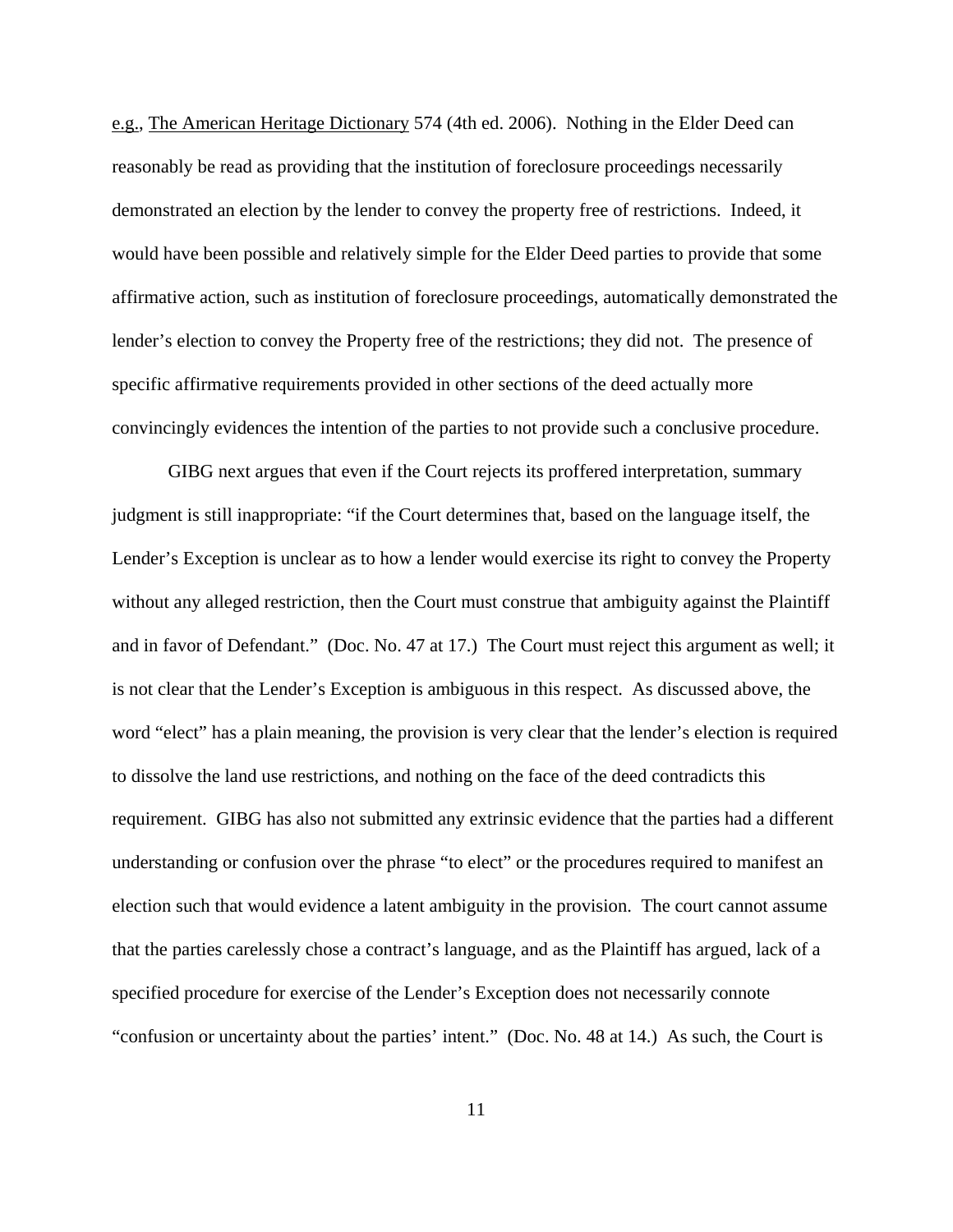not persuaded that the lack of a specific procedure to manifest the lender's election renders the provision fatally ambiguous under these circumstances.

Given the clear meaning of the Lender's Exception, the issue is whether GIBG has pointed to sufficient evidence in the record to show that Hagerstown Trust chose to exercise the election under the provision. Greens argues that, even though the discovery period was extended to explore the issue, no documents or testimony have been offered to show that Hagerstown Trust attempted or intended to exercise its election under the Lender's Exception. (Doc. No. 48 at 13, 15.) It is clear from GIBG's brief and responses at oral argument that they rely solely on the deposition testimony of Linda Mowen and the institution of foreclosure proceedings to demonstrate Hagerstown Trust's election. (Doc. No. 47 at 15.)

The Court finds that the evidence in the record is not sufficient to demonstrate an election by Hagerstown Trust to remove the restrictions in the Elder Deed. It is true that Hagerstown Trust's choice to foreclose, though not conclusive under the terms of the Elder Deed, is also not irrelevant on the issue of election. Upon the Elders' default on the mortgage, Hagerstown Trust had numerous options at its disposal under both the provisions of its mortgage and Pennsylvania law, such as foreclosure, taking possession of the Property, or even renegotiating the mortgage to avoid a further default; foreclosure was therefore not the automatic result of the Elders' default. (See Doc. No. 46-4 Ex. C, ¶ 6.02.) As GIBG argues, foreclosure is a proceeding instituted for the purpose of collecting the remaining debt on the mortgage and it is clear from the record that Hagerstown Trust chose to foreclose to recover collateral value of the Property because it was not generating sufficient revenue under the Elders to sustain the mortgage. (See Doc. No. 46-5.) But, there is no indication in the record that Hagerstown Trust sought to or even contemplated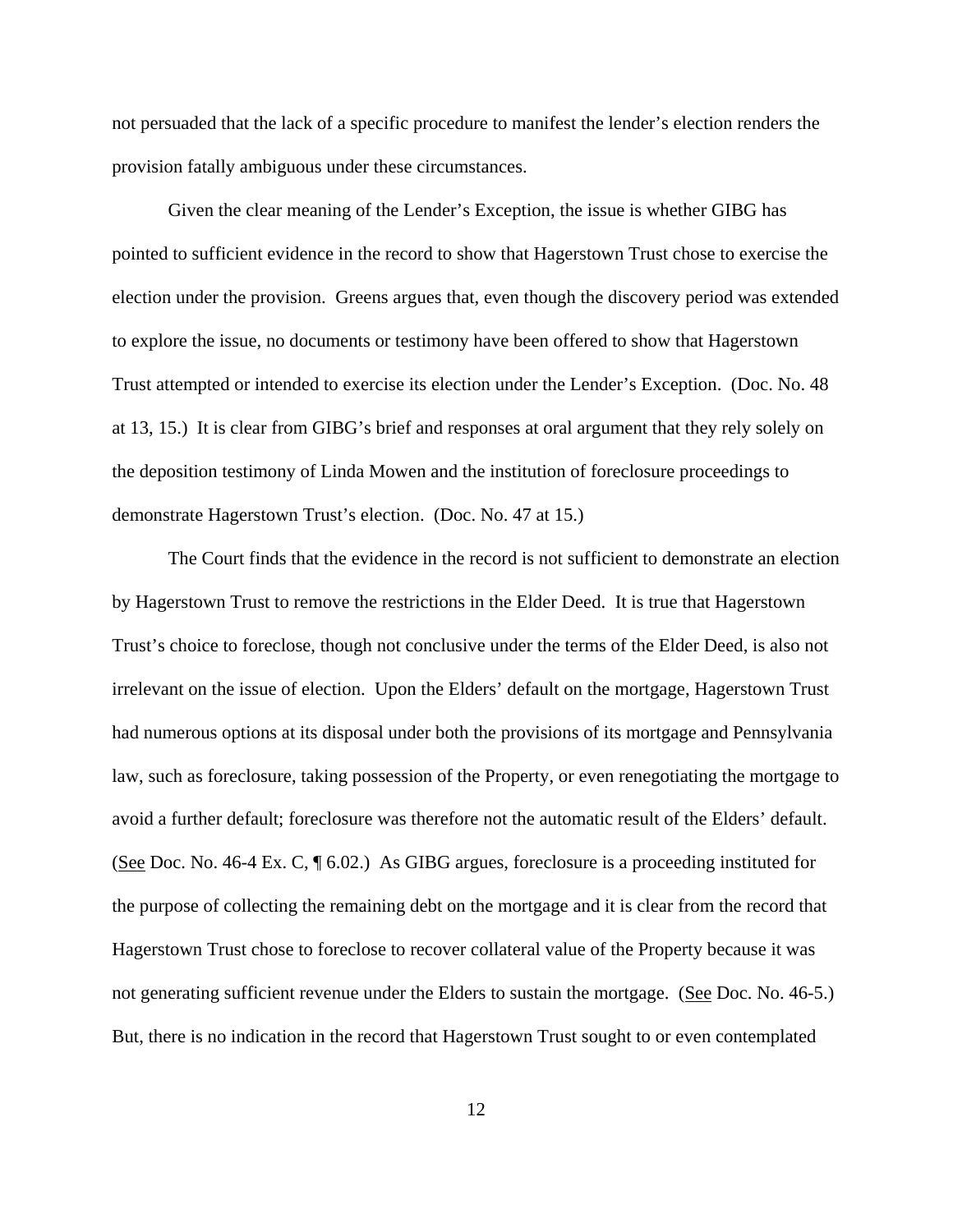exercising its option under the Elder Deed in connection with this foreclosure. Hagerstown Trust's Assistant Vice President testified at her deposition that she did not know whether or not the lender attempted or intended to elect to remove the restrictions. (Mowen Dep. at 71:1-18.) It is true that the notice of sheriff's sale did not contain any reference to the alleged restrictions in the Elder Deed even though the same notice mentioned restrictions on another property being sold, but Pennsylvania rules governing the sheriff's notice do not require inclusion of such restrictions. See Pa. R. Civ. P. 3192.2(b)(1) (requiring that sheriff's notice include "a brief description of the property to be sold, its location, any improvements, the judgment of the court on which the sale is being held, the name of the owner or reputed owner, and the time and place of sale . . . ."). Further, there is no indication from the record that the use restrictions were omitted from the sheriff's notice because of any action of Hagerstown Trust. GIBG does not offer any other evidence to suggest Hagerstown Trust attempted or even intended to elect to convey the property without land use restrictions, and, even considering this evidence in the light most favorable to GIBG, the Court finds that there is no genuine issue of material fact on this issue. As such, the restrictions were not removed by exercise of the Lender's Exception and remain running with the land.

## **C. Discharge of the Land Use Restrictions**

Lastly, GIBG argues that the Court should refuse to enforce the land use restrictions because they do not provide any benefit to the Greens. (Doc. No. 47 at 20.) In support of this argument, GIBG points out that the Elder Deed does not technically require the Property owner to maintain an active golf course because it provides only that the Property "may" be used for golf course facilities. (Id.) Greens concedes that the owner of the Property is not required to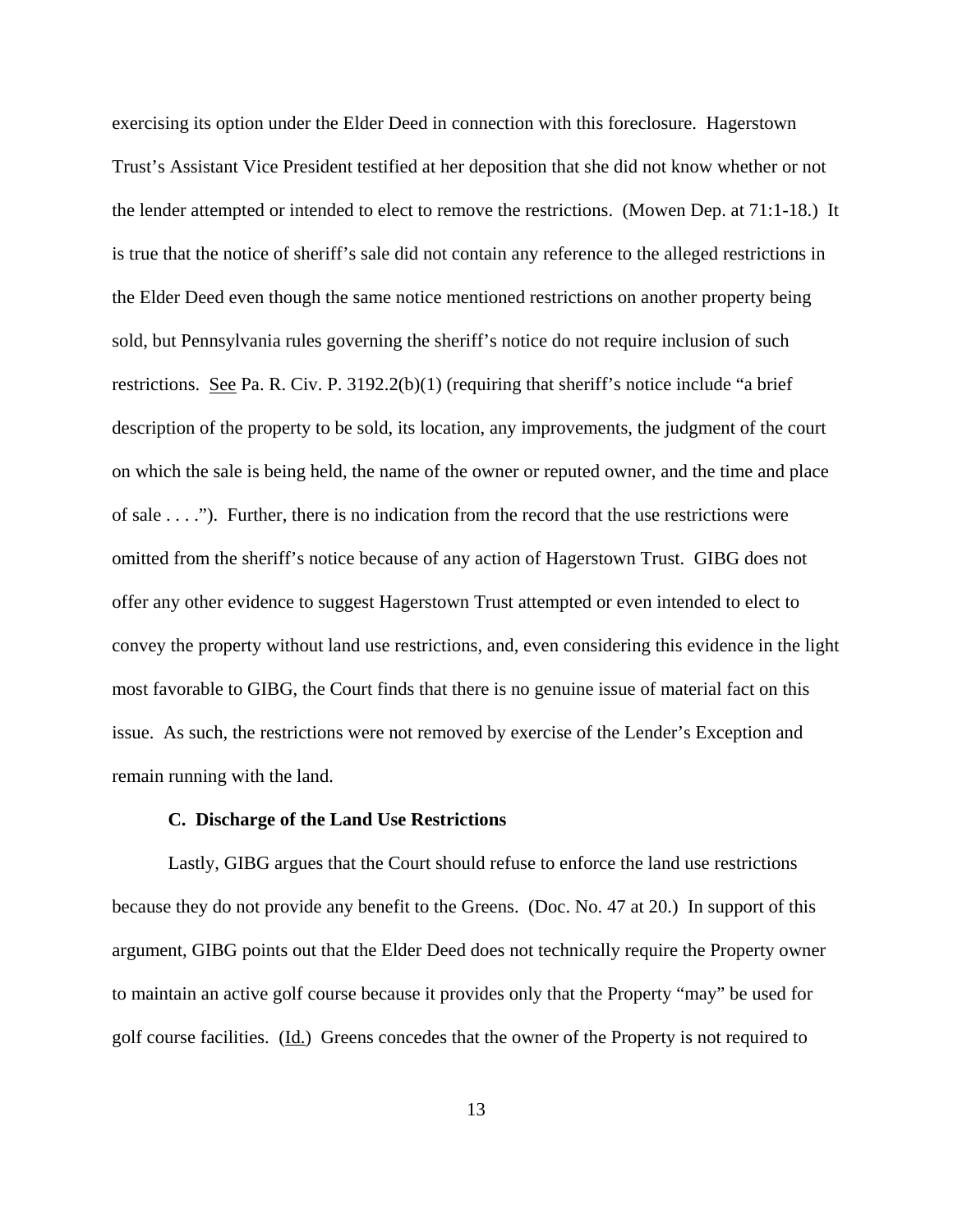operate a golf course, but counters that the Elder Deed also explicitly provides that the Property may be used for no other purpose and shall not be further subdivided. (Doc. No. 48 at 17.) Given this use restriction, Greens argues that, even if the golf course were shut down, there is still substantial benefit provided by the Elder Deed restrictions, including open space and the remaining limitations on other potentially undesirable uses. (Doc. No. 48 at 17.)

Because land use restrictions are not favored under Pennsylvania law, "land shall not be burdened with permanent or long-continued restrictions which have ceased to be of any advantage." Vernon Tp. Volunteer Fire Dept., Inc. v. Connor, 855 A.2d 873, 880 (Pa. 2004) (quoting Daniels v. Notor, 133 A.2d 520, 523 (1957)); see also Katzman v. Anderson, 59 A.2d 85, 87 (Pa. 1948) ("Nor will equity grant injunctive relief if the enforcement of a restriction would make the land unfit or unprofitable for use and development, or result in a far greater hardship to the servient than a benefit to the dominant tenement."). The burden is on the party seeking to discharge the restriction "to show that the original purpose of the restriction has been materially altered or destroyed by changed conditions, and that substantial benefit no longer extends to Appellants by enforcement of the restriction." Vernon Tp., 855 A.2d at 880. The benefit to the party trying to enforce the restriction must be in the physical use or enjoyment of the land possessed by him. Schulman v. Serrill, 246 A.2d 643, 647 (Pa. 1968). But, the restrictions can cover a broad range of activities and uses. See Loeb v. Watkins, 240 A.2d 513, 516 (Pa. 1968) ("If a covenant running with land proclaims that a lake ornamenting the land must never be destroyed, no successor in title would have the right to argue that the lake is not pretty, the water muddy and no good for fishing, and, therefore, should be drained. Where a man's land is concerned, he may impose, in so far as the imposition does not violate any law or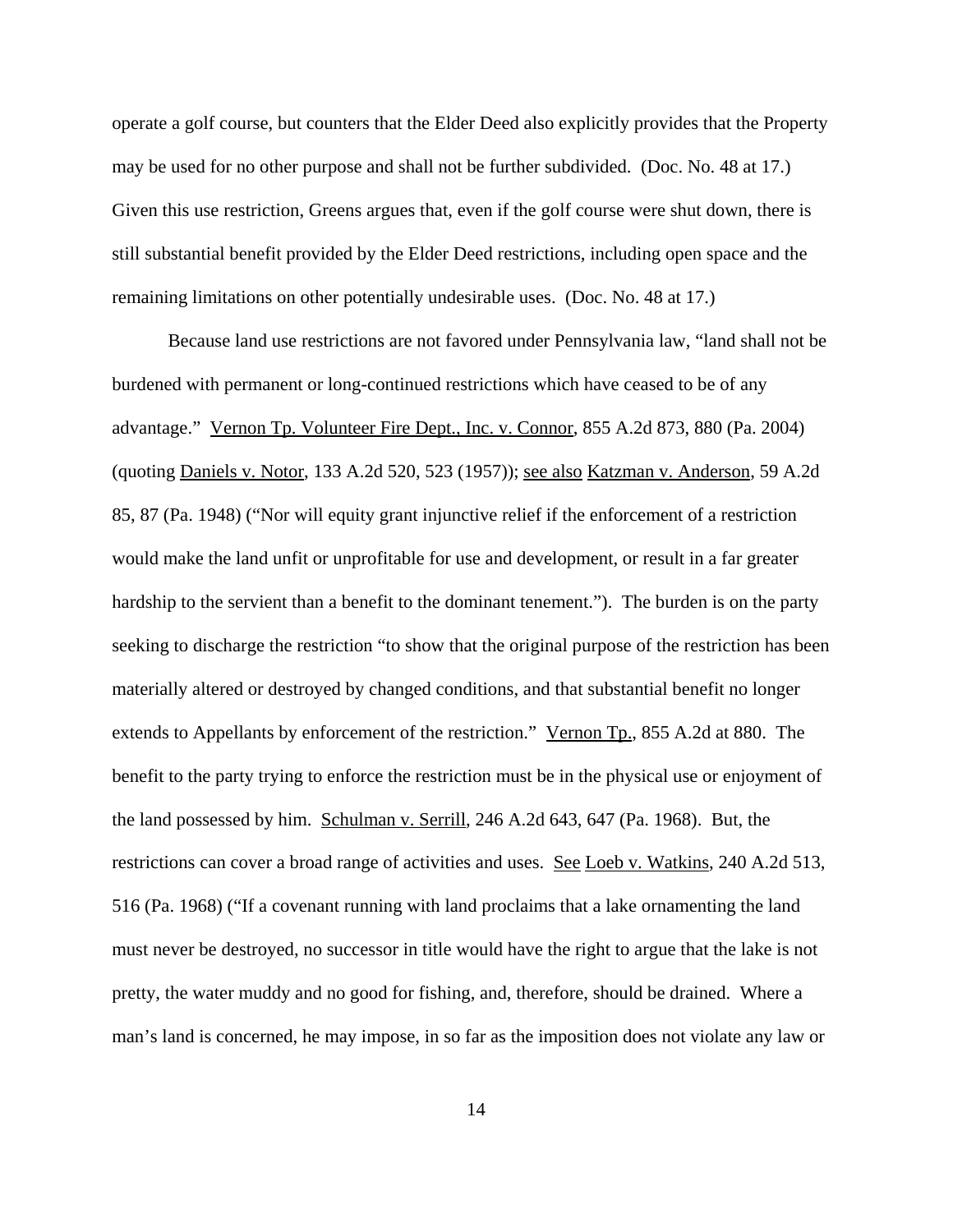public policy, any restriction he pleases.").

The Court must reject GIBG's argument. There has been no argument that the Elder Deed's restrictions are unenforceable as a violation of another law or public policy, and there is simply not sufficient evidence in the record that some change or circumstance has undermined the advantage of the restrictions. In fact, it appears that, as of the time of briefing, GIBG was operating a golf course on the Property, so Greens has been actively receiving the intended benefit from the restrictions. (Doc. Nos. 47 at 20, 48 at 16.) The hypothetical situation that GIBG proposes—essentially that it may shut down the golf course "for economic and other reasons" thereby depriving Greens of any benefit—is unpersuasive. To deprive Greens, GIBG would have to both shut down the golf course and also retain the vacant Property, which can be used for no other purpose. GIBG has cited to no authority suggesting that such a speculative possibility should even be considered, let alone be determinative, in assessing the continued benefit of the restrictions. See Loeb, 240 A.2d at 517 (O'Brien, J.) (concurring) ("The mere possibility of change does not render enforcement of the covenant useless."). GIBG has also pointed to no evidence in the record suggesting that the restrictions render the land economically worthless or that the restrictions result in a far greater hardship to GIBG than a benefit to Greens. See Schulman, 246 A.2d at 648. Additionally, as Greens has argued, even absent an operating golf course, the restrictions still maintain open space and limit the density of residential development, <u>see Scott v. Owings</u>, 302 A.2d 423, 425 (Pa. Super. Ct. 1973), advantages explicitly anticipated in the Elder Deed's separate restriction on further subdivision of the Property. Considering the above, and other arguments made by Greens, the Court finds that GIBG's contention is unpersuasive; the benefits of these restrictions are not illusory.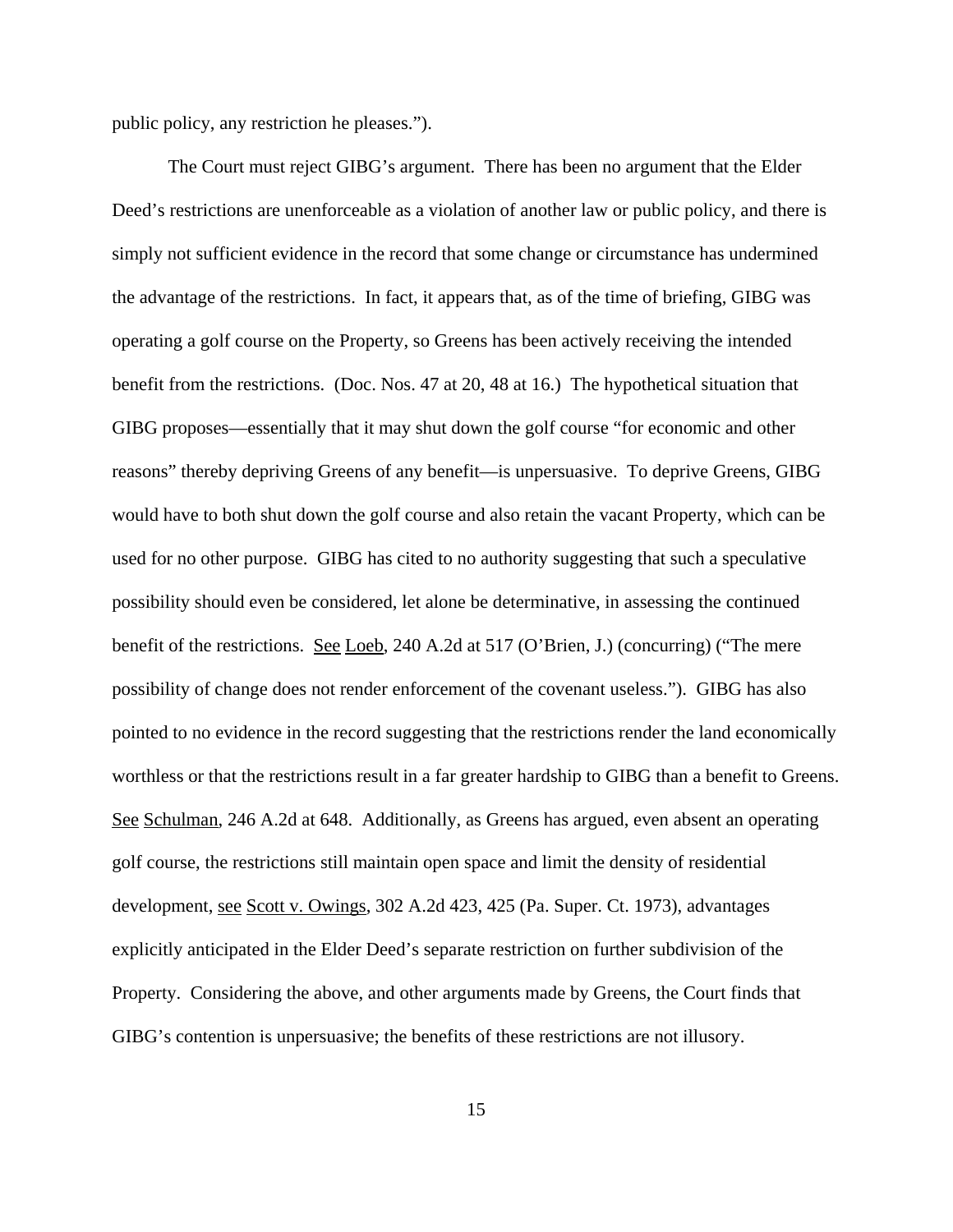Accordingly, the Court finds that there is no genuine issue of material fact as to whether Greens will derive the intended benefit and advantages of the Elder Deed's restrictions.

# **IV. CONCLUSION**

For the foregoing reasons, the Court will grant Plaintiff Greens's motion for summary judgment. An order consistent with this memorandum will follow.